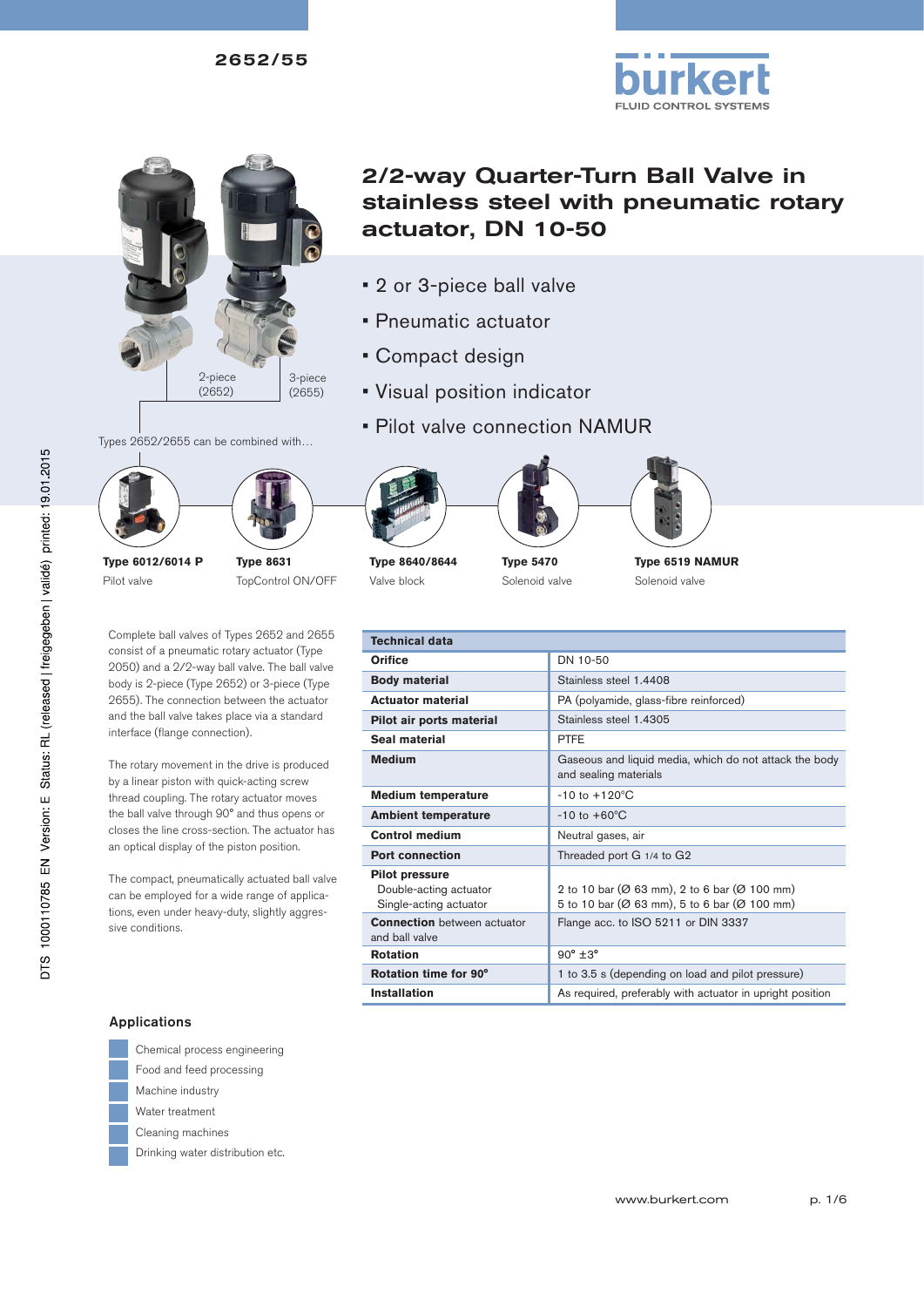

#### Technical data, continued

#### Kvs values and weights

| <b>Orifice</b><br>[mm] | <b>Port</b><br>connection | <b>Ky value</b><br>water | Pressure range [bar] |                 | <b>Actuator size Ø</b>   |                          | Weight                 |                          |
|------------------------|---------------------------|--------------------------|----------------------|-----------------|--------------------------|--------------------------|------------------------|--------------------------|
|                        | [inch]                    | [m <sup>3</sup> /h]      | 2-piece<br>body      | 3-piece<br>body | double-<br>$actual$ [mm] | single-<br>acting [mm]   | double-<br>acting [kg] | single-<br>acting [kg]   |
| 10                     | G <sub>1/4</sub>          | 7                        | $0 - 100$            | $0 - 63$        | 63                       | 63                       | 1.6                    | 1.8                      |
| 12                     | G 3/8                     | 9                        | $0 - 100$            | $0 - 63$        | 63                       | 63                       | 1.7                    | 1.9                      |
| 15                     | G <sub>1/2</sub>          | 35                       | $0 - 100$            | $0 - 63$        | 63                       | 63                       | 1.8                    | 2.0                      |
| 20                     | G <sub>3/4</sub>          | 46                       | $0 - 100$            | $0 - 63$        | 63                       | 100                      | 2.4                    | 4.8                      |
| 25                     | G <sub>1</sub>            | 72                       | $0 - 100$            | $0 - 63$        | 63                       | 100                      | 3.0                    | 5.3                      |
| 32                     | $G$ 1 $1/4$               | 105                      | $0 - 100$            | $0 - 63$        | 100                      | -                        | 5.3                    | -                        |
| 40                     | $G$ 1 $1/2$               | 170                      | $0 - 100$            | $0 - 63$        | 100                      | $\overline{\phantom{0}}$ | 6.6                    | $\overline{\phantom{0}}$ |
| 50                     | G <sub>2</sub>            | 275                      | $0 - 100$            | $0 - 63$        | 100                      | -                        | 8.0                    | $\overline{\phantom{0}}$ |

Kv value water [m3/h]: Measured at +20 ºC, 1 bar pressure at valve inlet and free outlet Pressure values [bar]: Measured as overpressure to the atmospheric pressure

## Ordering chart for ball valves (further versions on request)

#### 2-piece or 3-piece stainless steel body, PTFE seal

|                                     | $[mm] % \begin{minipage}[b]{0.5\linewidth} \centering \includegraphics[width=\linewidth]{images/STN1000.pdf} \caption{The image shows the number of different models. The number of different models are shown in the left and right.} \label{fig:STN0000} \end{minipage} \vspace{0.05in} \label{fig:STN00000}$<br>Orifice | connection<br>Port connection<br>(threaded port) | water<br>value<br>[m <sup>3</sup> /h]<br>Š | <b>Pressure range</b><br>[bar] |                 | Single-acting<br>actuator                                                                                                                                                                                                                                                                                                                                                                                                                                                                                                                                                                                                                                  |                                           |                                 | Double-acting<br>actuator     |                                             |                                                 |
|-------------------------------------|----------------------------------------------------------------------------------------------------------------------------------------------------------------------------------------------------------------------------------------------------------------------------------------------------------------------------|--------------------------------------------------|--------------------------------------------|--------------------------------|-----------------|------------------------------------------------------------------------------------------------------------------------------------------------------------------------------------------------------------------------------------------------------------------------------------------------------------------------------------------------------------------------------------------------------------------------------------------------------------------------------------------------------------------------------------------------------------------------------------------------------------------------------------------------------------|-------------------------------------------|---------------------------------|-------------------------------|---------------------------------------------|-------------------------------------------------|
| function<br>Control                 |                                                                                                                                                                                                                                                                                                                            |                                                  |                                            | 2-piece<br>body                | 3-piece<br>body | Actuator<br>ø<br>$[mm] % \begin{minipage}[b]{0.5\linewidth} \centering \centerline{\includegraphics[width=0.5\linewidth]{images/STN1000.pdf} \centerline{\includegraphics[width=0.5\linewidth]{images/STN1000.pdf} \centerline{\includegraphics[width=0.5\linewidth]{images/STN1000.pdf} \centerline{\includegraphics[width=0.5\linewidth]{images/STN1000.pdf} \centerline{\includegraphics[width=0.5\linewidth]{images/STN1000.pdf} \centerline{\includegraphics[width=0.5\linewidth]{images/STN1000.pdf} \centerline{\includegraphics[width=0.5\linewidth]{images/STN1000.pdf} \centerline{\includegraphics[width=0.5\linewidth]{images/STN1000$<br>size | 2652<br>ρ.<br>Type 26!<br>2-piece<br>Item | no.<br>2655<br>Type 265<br>Item | Actuator<br>ø<br>[mm]<br>size | 2652<br><u>o</u><br>2-piece<br>Item<br>Type | 2655<br><u>o</u><br>Type 26!<br>3-piece<br>Item |
| A 2/2-way ball valve                | 10                                                                                                                                                                                                                                                                                                                         | G <sub>1/4</sub>                                 | $\overline{7}$                             | $0 - 100$                      | $0 - 63$        | 63                                                                                                                                                                                                                                                                                                                                                                                                                                                                                                                                                                                                                                                         | 435 172                                   | 435 175                         | 63                            | 429 203                                     | 431 195                                         |
| closed by spring                    | 12                                                                                                                                                                                                                                                                                                                         | G 3/8                                            | 9                                          | $0 - 100$                      | $0 - 63$        | 63                                                                                                                                                                                                                                                                                                                                                                                                                                                                                                                                                                                                                                                         | 435 173                                   | 435 176                         | 63                            | 429 204                                     | 431 196                                         |
|                                     | 15                                                                                                                                                                                                                                                                                                                         | G <sub>1/2</sub>                                 | 35                                         | $0 - 100$                      | $0 - 63$        | 63                                                                                                                                                                                                                                                                                                                                                                                                                                                                                                                                                                                                                                                         | 435 174                                   | 435 177                         | 63                            | 429 205                                     | 431 197                                         |
| Μv<br>$\mathbf{r}$<br>$\rightarrow$ | 20                                                                                                                                                                                                                                                                                                                         | G 3/4                                            | 46                                         | $0 - 100$                      | $0 - 63$        | 100                                                                                                                                                                                                                                                                                                                                                                                                                                                                                                                                                                                                                                                        | 431 109                                   | 431 205                         | 63                            | 429 206                                     | 431 198                                         |
| or                                  | 25                                                                                                                                                                                                                                                                                                                         | G <sub>1</sub>                                   | 72                                         | $0 - 100$                      | $0 - 63$        | 100                                                                                                                                                                                                                                                                                                                                                                                                                                                                                                                                                                                                                                                        | 431 110                                   | 431 206                         | 63                            | 429 207                                     | 431 199                                         |
| 2/2-way ball valve                  | 32                                                                                                                                                                                                                                                                                                                         | G 1 1/4                                          | 105                                        | $0 - 100$                      | $0 - 63$        | $\qquad \qquad$                                                                                                                                                                                                                                                                                                                                                                                                                                                                                                                                                                                                                                            |                                           |                                 | 100                           | 429 208                                     | 431 200                                         |
| bistable (double-                   | 40                                                                                                                                                                                                                                                                                                                         | G 1 1/2                                          | 170                                        | $0 - 100$                      | $0 - 63$        | -                                                                                                                                                                                                                                                                                                                                                                                                                                                                                                                                                                                                                                                          | -                                         | $\qquad \qquad \blacksquare$    | 100                           | 429 209                                     | 431 201                                         |
| acting)                             | 50                                                                                                                                                                                                                                                                                                                         | G <sub>2</sub>                                   | 275                                        | $0 - 100$                      | $0 - 63$        | -                                                                                                                                                                                                                                                                                                                                                                                                                                                                                                                                                                                                                                                          | -                                         | $\qquad \qquad \blacksquare$    | 100                           | 429 210                                     |                                                 |
| Α<br>⊸<br>P                         |                                                                                                                                                                                                                                                                                                                            |                                                  |                                            |                                |                 |                                                                                                                                                                                                                                                                                                                                                                                                                                                                                                                                                                                                                                                            |                                           |                                 |                               |                                             |                                                 |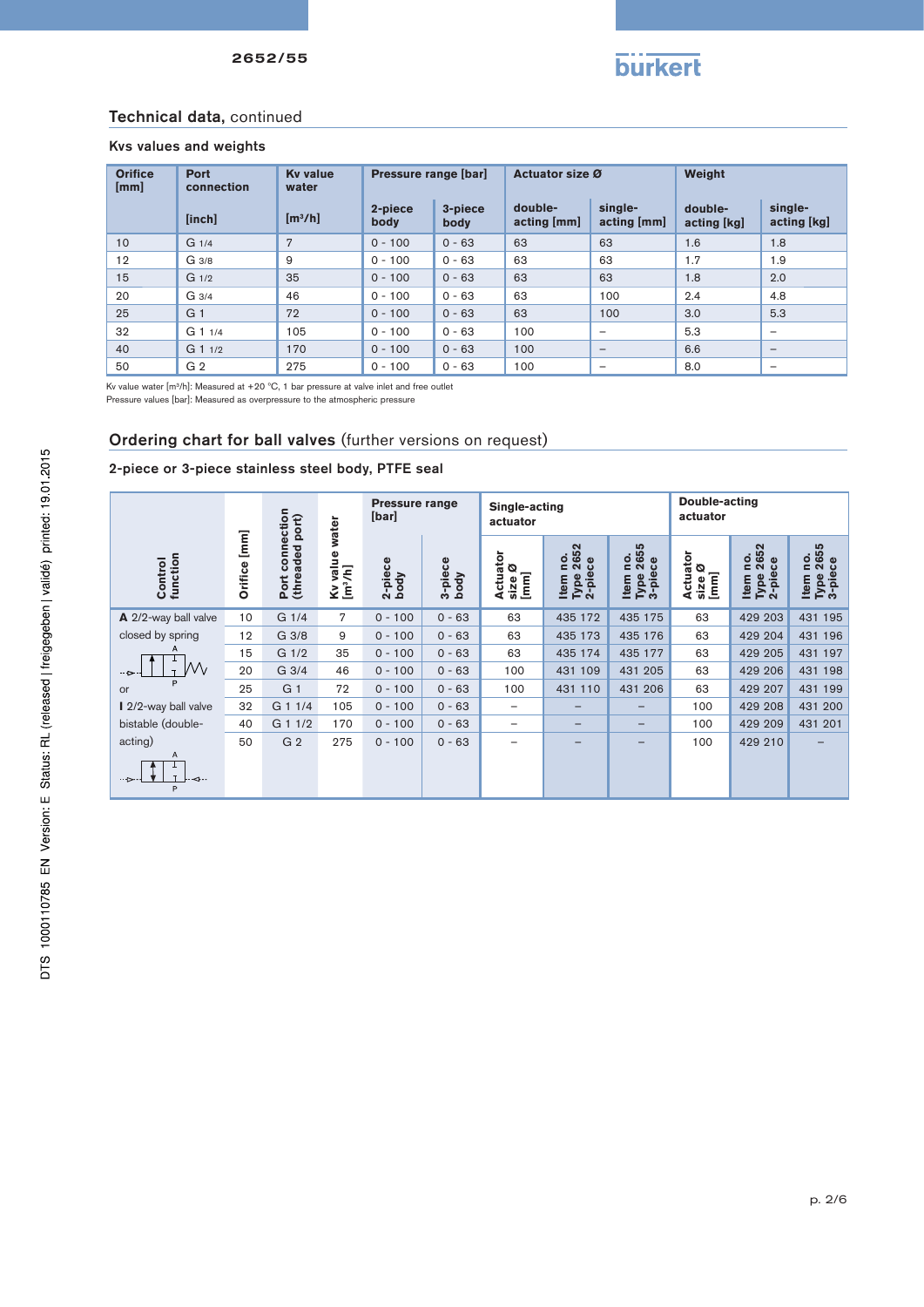# **burkert**

## **Materials**



## Dimensions ball valve [mm]

### 2-piece body version (Type 2652)





| <b>DN</b> | <b>Thread G</b> | <b>Actuator</b> |     |      |      | C                            |                        |
|-----------|-----------------|-----------------|-----|------|------|------------------------------|------------------------|
| [mm]      |                 | size $[mm]$ L   |     | ØA   | B    | Actuator size Ø 63 mm        | Actuator size Ø 100 mm |
| 10        | $G \frac{1}{4}$ | 63/100          | 50  | 32   | 33   | 185.5                        | 259.5                  |
| 12        | G 3/8"          | 63/100          | 60  | 32   | 33   | 185.5                        | 259.5                  |
| 15        | $G_1/2"$        | 63/100          | 75  | 35   | 35   | 187.5                        | 261.5                  |
| 20        | $G \frac{3}{4}$ | 63/100          | 80  | 45   | 41   | 193.5                        | 267.5                  |
| 25        | $G1$ "          | 63/100          | 90  | 51   | 44.5 | 197                          | 271                    |
| 32        | $G$ 1 $1/4"$    | 100             | 110 | 63   | 49.5 | $\qquad \qquad \blacksquare$ | 276                    |
| 40        | $G$ 1 $1/2"$    | 100             | 120 | 75   | 55   | $\overline{\phantom{0}}$     | 281.5                  |
| 50        | G <sub>2</sub>  | 100             | 140 | 95.5 | 66.5 | $\overline{\phantom{a}}$     | 293                    |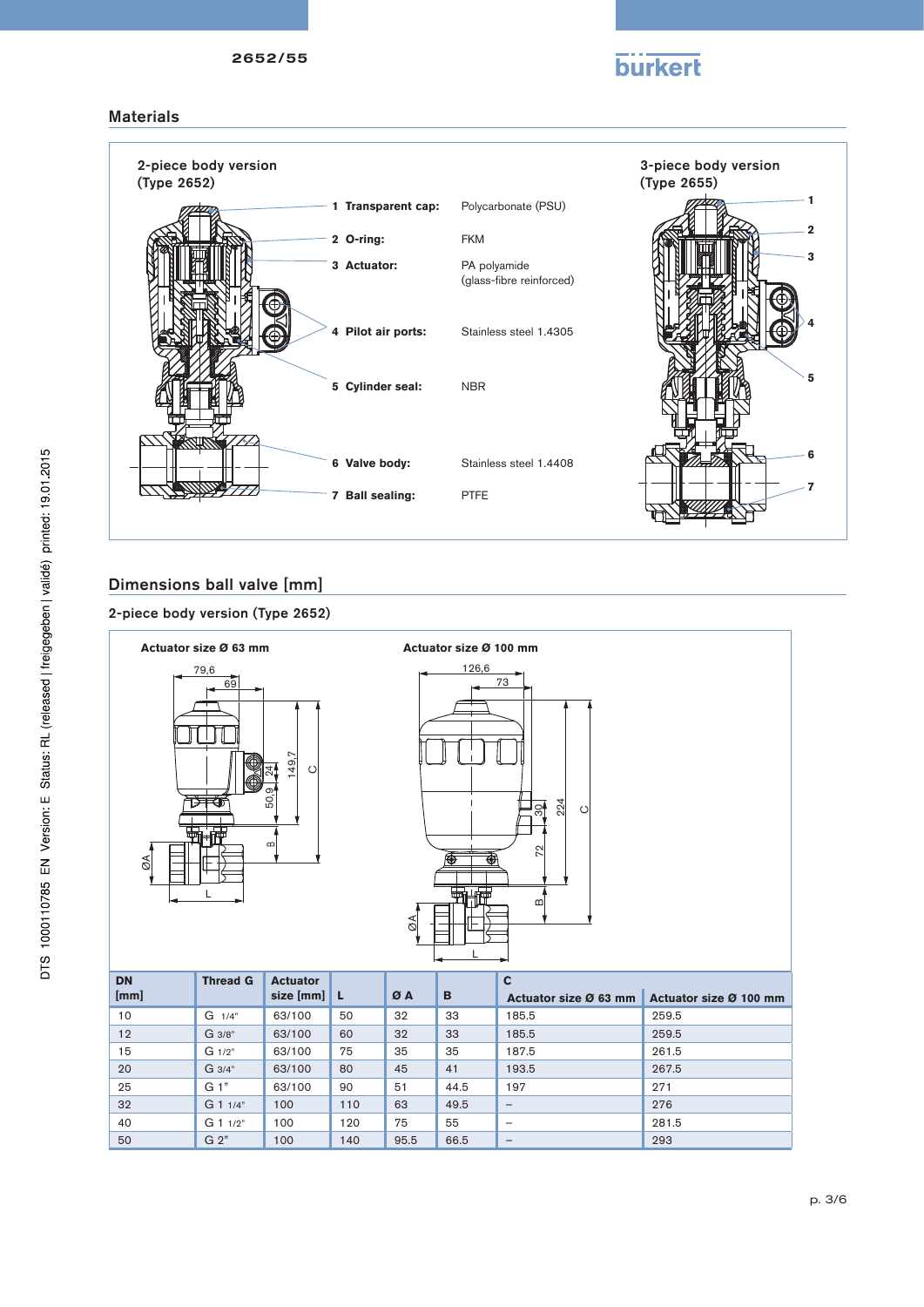

## Dimensions ball valve [mm], continued

#### 3-piece body version (Type 2655)





| <b>DN</b> | <b>Thread G</b> | <b>Actuator</b> |     |    | B                            |                        |
|-----------|-----------------|-----------------|-----|----|------------------------------|------------------------|
| [mm]      |                 | size $[mm]$ L   |     | A  | Actuator size Ø 63 mm        | Actuator size Ø 100 mm |
| 10        | $G \frac{1}{4}$ | 63/80           | 65  | 40 | 201                          | 275                    |
| 12        | G 3/8"          | 63/80           | 65  | 40 | 201                          | 275                    |
| 15        | $G_1/2"$        | 63/80           | 75  | 40 | 201                          | 275                    |
| 20        | G 3/4"          | 63/80           | 80  | 44 | 205                          | 279                    |
| 25        | G <sub>1</sub>  | 63/80           | 90  | 52 | 204.5                        | 278.5                  |
| 32        | G 1 1/4"        | 80              | 110 | 58 | $\qquad \qquad -$            | 284.5                  |
| 40        | $G$ 1 $1/2"$    | 80              | 120 | 68 | $\overline{\phantom{a}}$     | 294.5                  |
| 50        | G <sub>2</sub>  | 80              | 140 | 77 | $\qquad \qquad \blacksquare$ | 303.5                  |

## Ordering chart accessories

#### 3/2-way pilot valves with banjo bolts

Seal material valve FKM, seal material banjo bolt NBR

| <b>Valve for</b><br>actuator size | Tvpe  | <b>Pressure</b><br>inlet P | <b>Service</b><br>port A | Orifice<br><b>Imml</b> | <b>QNn</b><br>value air | <b>Pressure</b><br>range | <b>Electrical coil</b><br>connection | <b>Power</b><br>consumption | Item no. Voltage/ | frequency [V/Hz] |
|-----------------------------------|-------|----------------------------|--------------------------|------------------------|-------------------------|--------------------------|--------------------------------------|-----------------------------|-------------------|------------------|
| $[Ø$ mm                           |       | (valve body)               | (banio bolt)             |                        | [I/min]                 | <b>[bar]</b>             | Ind. Std.                            | [W]                         | $024/DC$ 230/50   |                  |
| $50 - 125$                        | 6014P | G1/4                       | G 1/4                    |                        | 120                     | $0 - 10$                 | Form A                               |                             | 424 103           | 424 107          |

#### NAMUR adapter for pilot valves with NAMUR flange

| iato<br>©<br>품 8 | Materia         | đ١      |
|------------------|-----------------|---------|
| 63               | Plastic (PA)    | 427 405 |
| 100              | <b>Brass</b>    | 637 114 |
|                  | Stainless steel | 634 275 |

#### Cable plug Type 2508 for pilot valves

(for other versions see Datasheet Type 2508)

|                                                                                                  | Item no. |
|--------------------------------------------------------------------------------------------------|----------|
| Type 2508, Form A acc. DIN EN 175301-803, 0 to 250 V without circuitry (Type 6014 P, Type 0331P) | 008 376  |

For further accessories see datasheet for Type 1062 or the accessories datasheet Type 2XXX for the full options programme.

**Note:** For design reasons, some of the accessories cannot be supplied for actuator size Ø 40 mm. Please request the accessories datasheet Type 2XXX.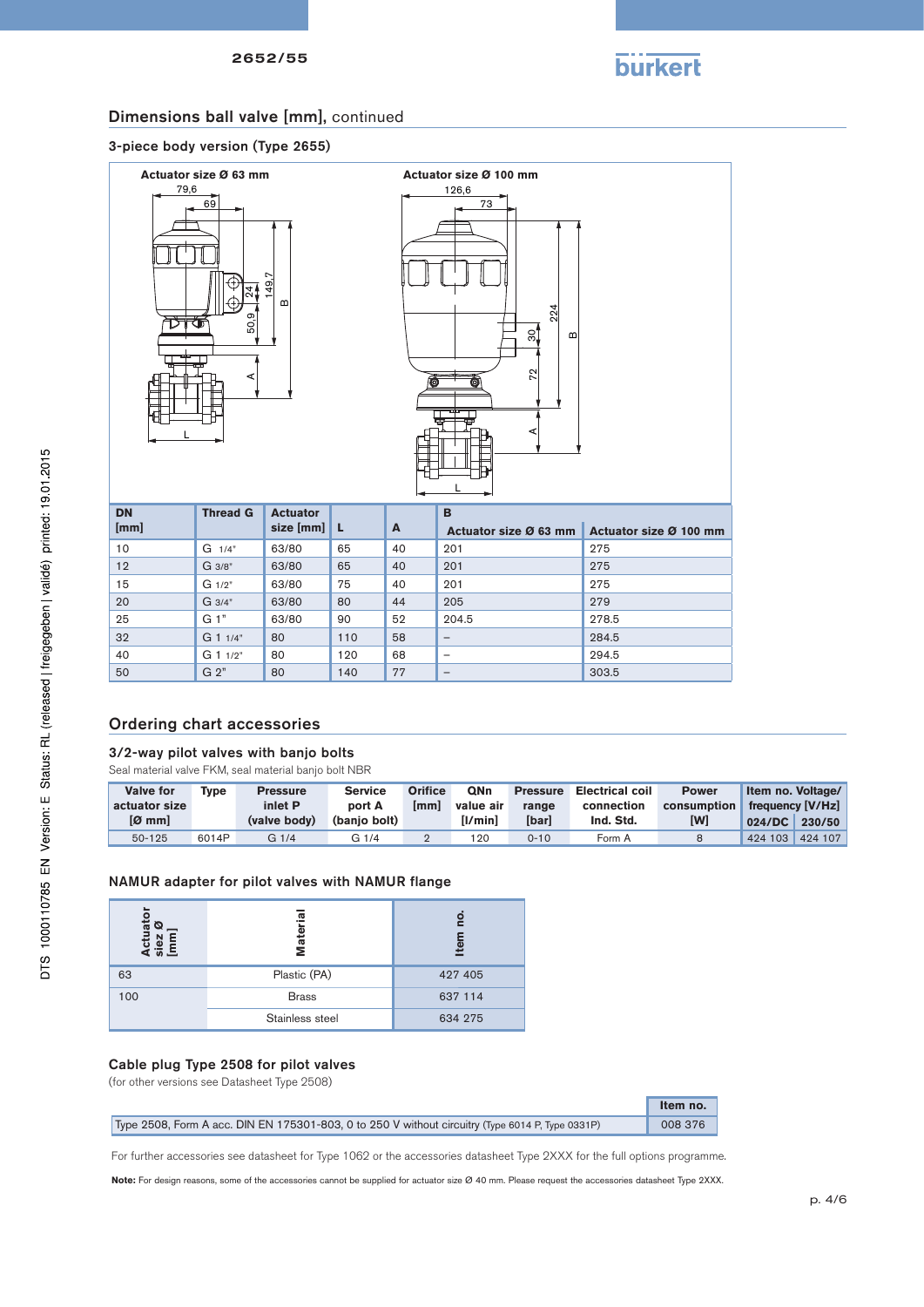

#### Ordering information for Quarter-Turn Ball Valve System Type 8801-BA/BB/8803-BA/BB

A complete quarter-turn ball valve system Type 8801-BA/BB or 8803-BA/BB consists of an ball valve Type 2652 (2-piece) or Type 2655 (3-piece) and a valve actuation system TopControl Type 8631 or an electrical position feedback Type 1062. The control head is only delivered in combination with an actuator as a part of a complete valve system. The following information is necessary for the selection of a complete valve system: •**Item no.** of the quarter-turn ball valve **Type 2652 or 2655** (see Ordering chart)

**•Item no.** of the desired positioner **Type 8631 or** position feedback, **Type 1062** (see separate datasheets)

Please also use the "request for quotation" form on p. 6 for ordering the complete system go to page



When you click on the orange box "More info." below, you will come to our website for the resp. product where you can download the datasheet.



chanical mounting and pneumatic coupling to the process valve result in a unit that is both visually pleasing and functionally compact. Valve position feedback and pneumatic actuation can also be integrated into common fieldbuses such as AS-Interface or DeviceNet.

- Main customer benefits are:
- Control of process valves
- single-acting/double-acting - with external pneumatic control
- Position feedback with maximum two adjustable inductive limit switches or two micro limit switches
- Electrical control of the control head, optionally via multipole (parallel wiring) or field bus interface (AS-Interface or DeviceNet)
- Pressure-relief valve
- Suitable for hazardous locations per zone 1 or zone 2 and 22



Positions are electrically signalized according to switch type:

- open,
- closed or
- open and closed.

LEDs provide optical position indication (except for Namur Ex-version). Mechanical or inductive switches are housed in a compact splash-proof enclosure. The position indicator can be rotated 360° and is easily fitted to the valve. Trip cams do not require adjustment.

The unit only needs to be screwed on and connected to be ready for operation.